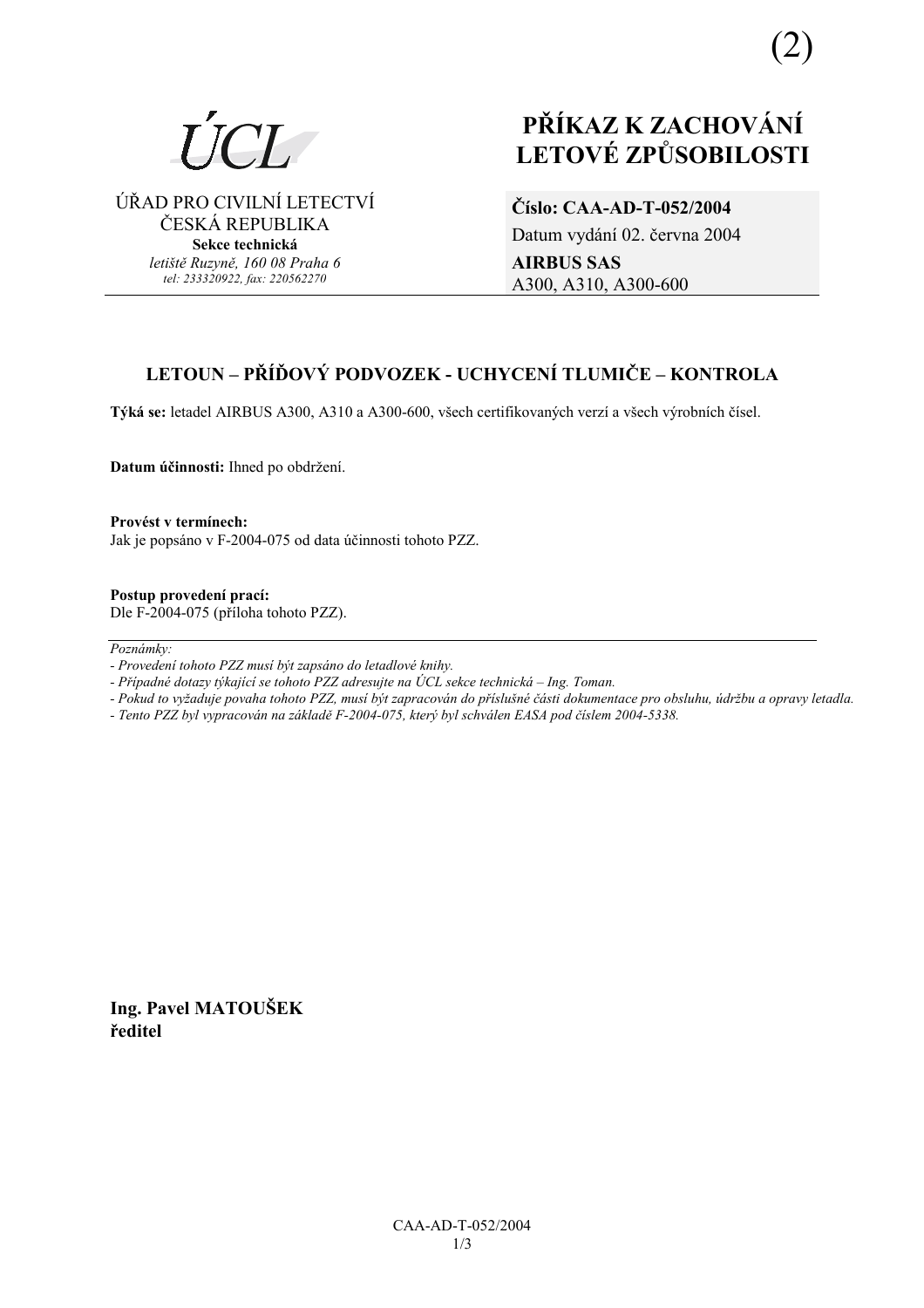#### **DGAC AD No.: F-2004-075**

May 26, 2004

#### **AIRBUS SAS A300, A310, A300-600**

Type certificate(s) No.: 145 TCDS No.: 145 ATA chapter: 32

This AD is published by the DGAC on behalf of EASA, the Primary Airworthiness Authority for the affected product.

#### **Nose landing gear - Shock absorber/Barrel attachment inspection**

# **1. EFFECTIVITY:**

A300, A310 and A300-600 AIRBUS aircraft, all certified models and all serial numbers.

#### **2. REASONS:**

Two cases of complete nose landing gear (NLG) shock absorber bolts failure were recently reported to the manufacturer.

In both cases the crew was unable to retract the gear and was forced to an In Flight Turn Back.

In one case, the aircraft landed with a certain steer angle and experienced a low speed runway excursion.

Detailed inspections shown, in both cases, that the four fasteners attaching the shock absorber to the barrel were sheared. This led to an in flight NLG over extension and the servicing valve to interfere with the steering cable.

The reason for the bolts failure is still under investigation.

The purpose of this Airworthiness Directive (AD) is to render mandatory a repetitive inspection of the nose landing gear shock absorber/main barrel attachment.

# **3. MANDATORY ACTIONS AND COMPLIANCE TIMES:**

The following measures are rendered mandatory from the effective date (ED) of this AD.

3.1. For aircraft whose NLG has already been overhauled, within 30 days following the ED of this AD,

For aircraft equipped with a new NLG that has never been overhauled since new and shock absorber attachment bolts never removed, prior to the accumulation by the nose landing gear of 1,000 landing cycles or within 30 days following the ED of this AD, whichever occurs later:

perform an inspection of the shock absorber/barrel attachment fasteners and carry out the corrective measures (if any) in accordance with the instructions of AOT (All Operator Telex) A300-32A0447 or A310-32A2132 or A300-32A6093 as applicable.

3.2. Depending on the results of the here above inspection and the corrective measures undertaken, conduct the repetitive inspections at intervals and in accordance with the instructions defined in the AOT A300-32A0447 or A310-32A2132 or A300-32A6093 as applicable.

3.3. Whatever they may be, report to AIRBUS the inspection results required under paragraph 7 of the AOT A300-32A0447 or A310-32A2132 or A300-32A6093.

#### **4. REFERENCE DOCUMENTS:**